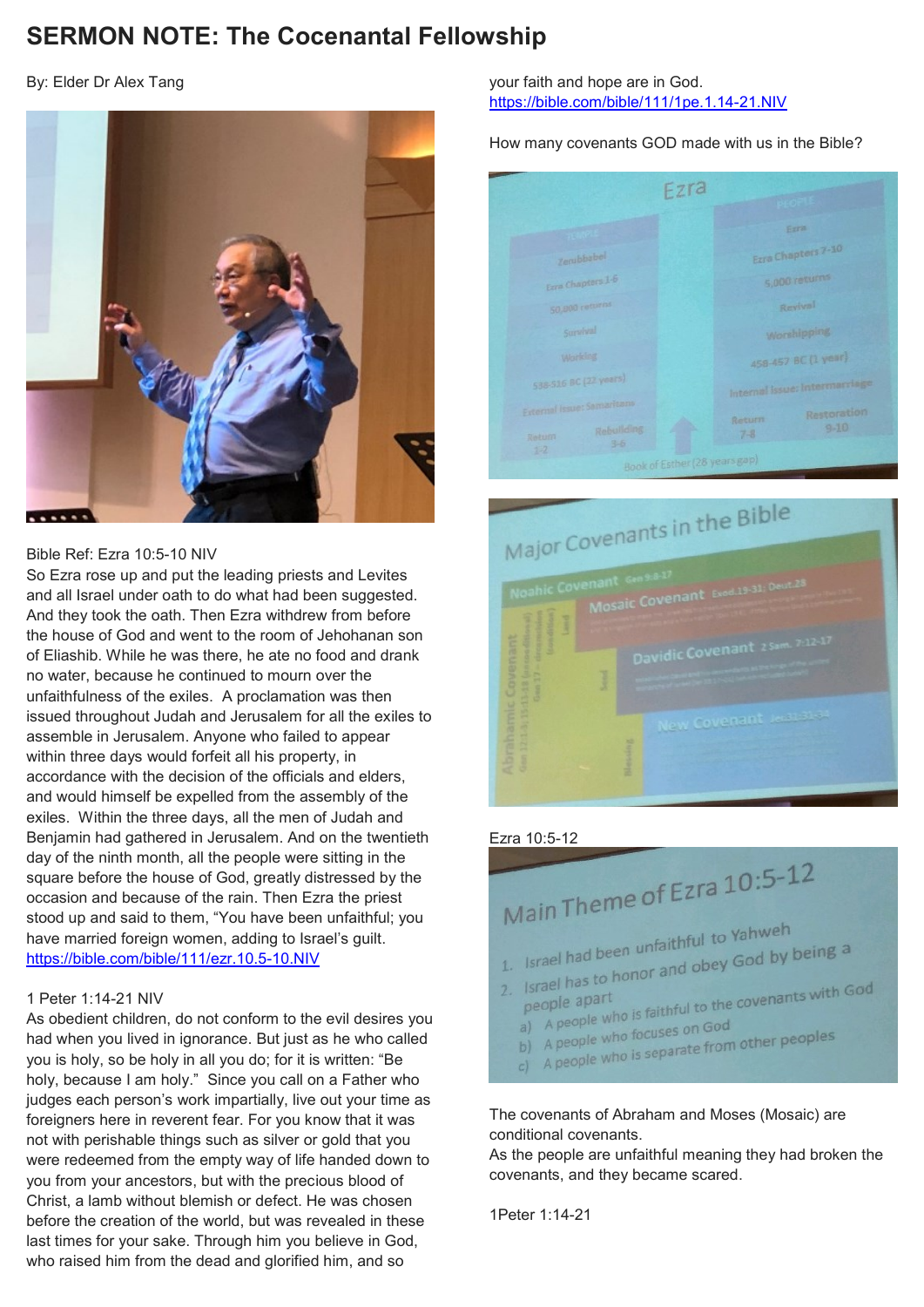

# Main Themes of Ezra 10:5-12 & 1 Peter 1:14-21

1. God is holy and is faithful to his covenants<br>1. God is holy and is faithful to his covenants

- God is holy and is faithful to his covenance<br>We are a people redeemed by the blood of Christ<br>We are a people redeemed by heing a people apart
- We are a people redeemed a people apart  $2.$
- (foreigners)
	- (foreigners)<br>a) A people whose faith and hope is in God<br>a) A people whose foreturing in holiness
	- a) A people who is maturing in holiness<br>b) A people who is maturing in holiness A people who is maturing in nonness<br>A people who is separate from other peoples because
	- A people who is separation

#### The new covenant is unconditional.





Revelation 21:3-4 NIV

And I heard a loud voice from the throne saying, "Look! God's dwelling place is now among the people, and he will

dwell with them. They will be his people, and God himself will be with them and be their God. 'He will wipe every tear from their eyes. There will be no more death' or mourning or crying or pain, for the old order of things has passed away."

<https://bible.com/bible/111/rev.21.3-4.NIV>

We start our Christian lives as babies, and grown with ups n downs to maturity.



We are people of GOD, to be CHRIST Centred, to glorify GOD.

Our spiritual loves can be affected with circumstances, even movies we watch, friend we mixed, things we do.



#### Secondly, as people of GOD, we should be holy